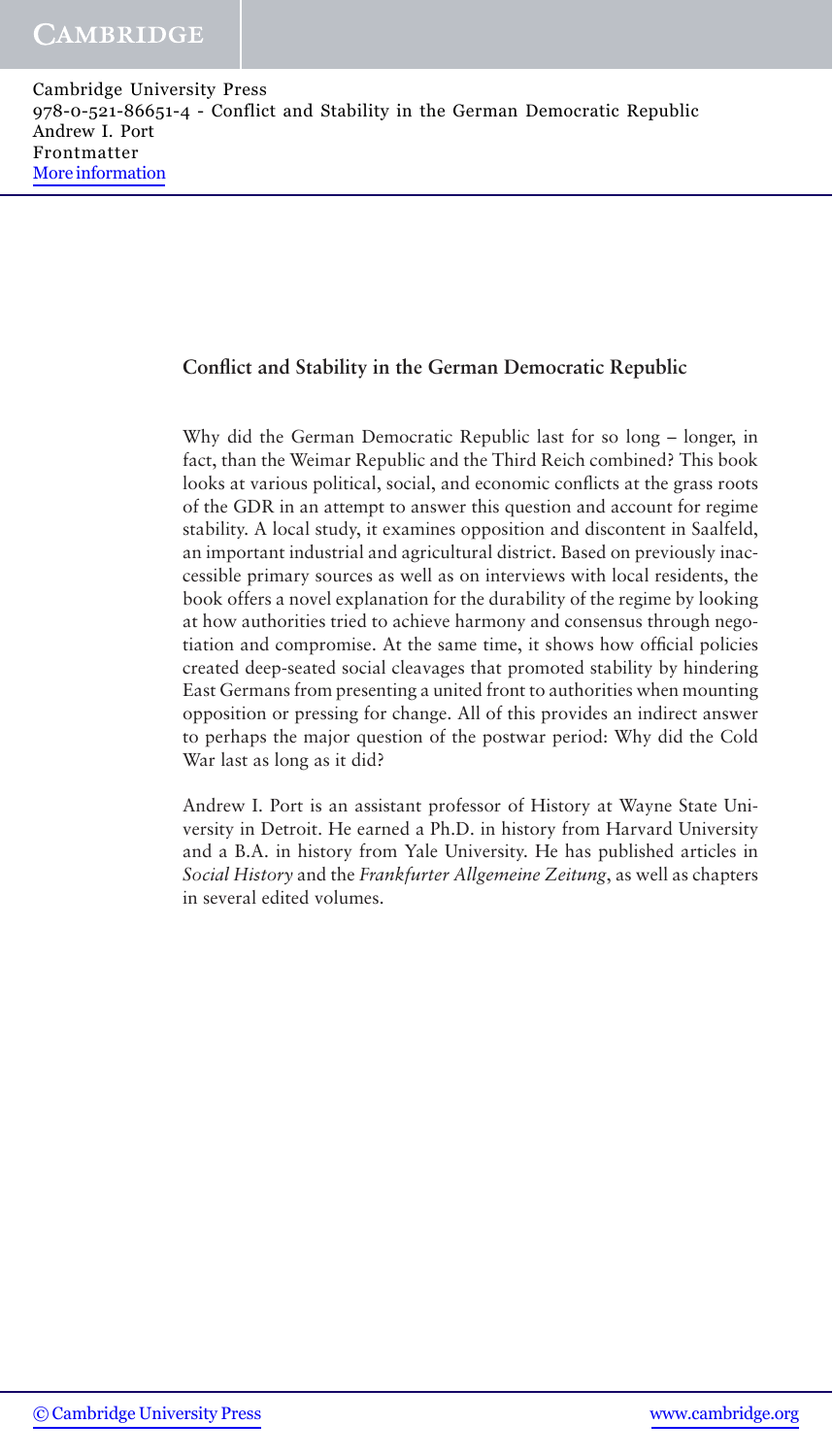# **Conflict and Stability in the German Democratic Republic**

**ANDREW I. PORT** *Wayne State University*

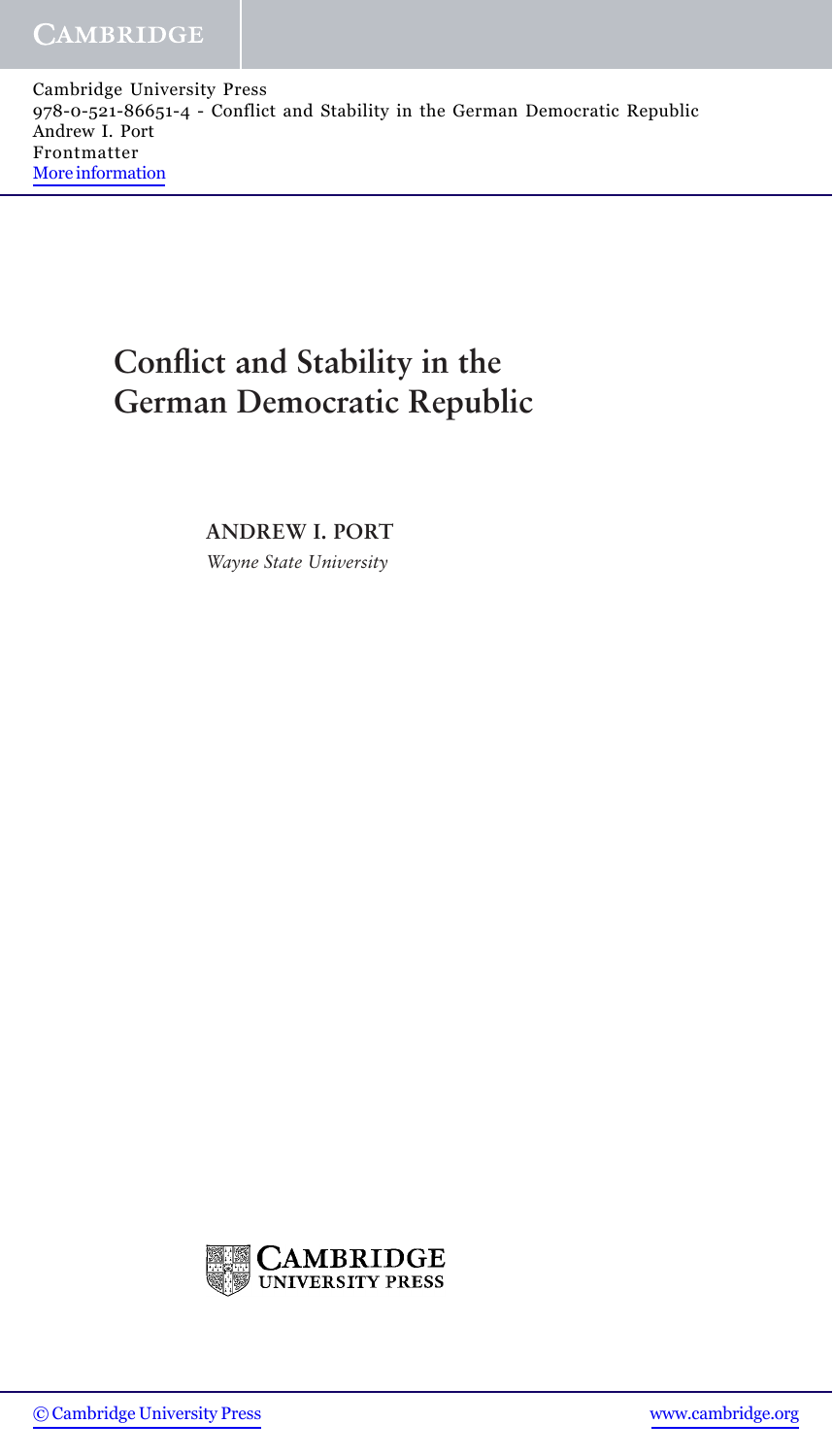| Cambridge University Press                                                   |
|------------------------------------------------------------------------------|
| 978-0-521-86651-4 - Conflict and Stability in the German Democratic Republic |
| Andrew I. Port                                                               |
| Frontmatter                                                                  |
| More information                                                             |
|                                                                              |

cambridge university press Cambridge, New York, Melbourne, Madrid, Cape Town, Singapore, São Paulo

Cambridge University Press 32 Avenue of the Americas, New York, ny 10013-2473, usa

www.cambridge.org Information on this title: www.cambridge.org/9780521866514

<sup>C</sup> Andrew I. Port 2007

This publication is in copyright. Subject to statutory exception and to the provisions of relevant collective licensing agreements, no reproduction of any part may take place without the written permission of Cambridge University Press.

First published 2007

Printed in the United States of America

*A catalog record for this publication is available from the British Library.*

*Library of Congress Cataloging in Publication Data*

Port, Andrew I. Conflict and stability in the German Democratic Republic / Andrew I. Port. p. cm. Includes bibliographical references and index. isbn 0-521-86651-0 (hardback) 1. Saalfeld (Germany) – Politics and government – 20th century. 2. Socialism – Germany – Saalfeld. 3. Denazification – Germany – Saalfeld. 4. Ex-Nazis – Germany – Saalfeld. 5. Reconstruction (1939–1951) – Germany – Saalfeld. 6. Sozialistische Einheitspartei Deutschlands – History. 7. Saalfeld (Germany) – Social conditions. 8. Germany (East) – Social conditions. I. Title. DD901.S12P67 2007  $943'$ 2006013864

isbn 978-0-521-86651-4 hardback

Cambridge University Press has no responsibility for the persistence or accuracy of URLs for external or third-party Internet Web sites referred to in this publication and does not guarantee that any content on such Web sites is, or will remain, accurate or appropriate.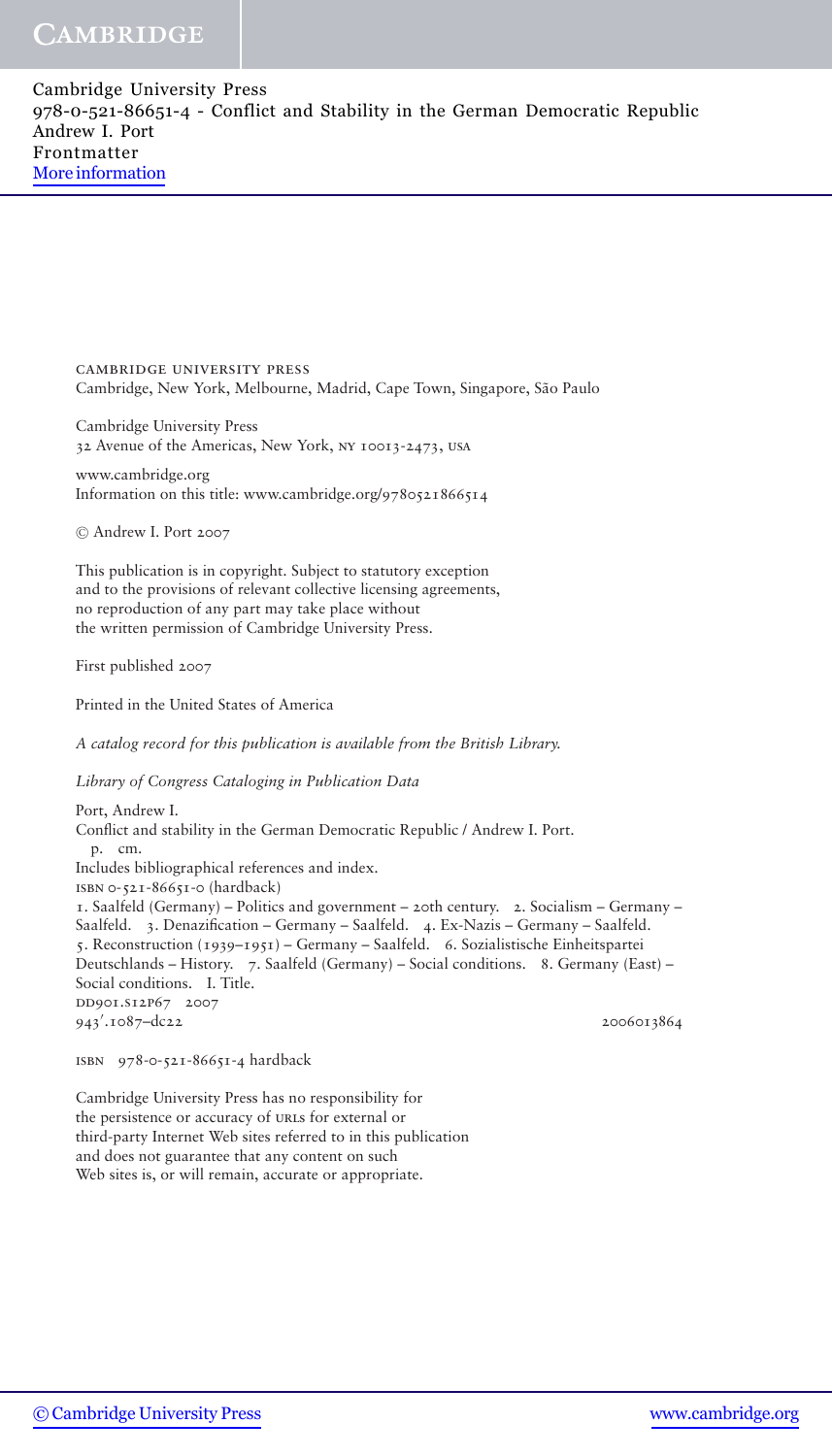- ...*so sind die Vorgange und die Geschichte eines Dorfes und die eines ¨ Reiches im Wesentlichen dieselben; und man kann am Einen wie am Anderen die Menschheit studieren und kennen lernen.*
- . . . the events and history of a village and of a kingdom are essentially the same; and we can study and learn to know humanity just as well in the one as in the other.

–Arthur Schopenhauer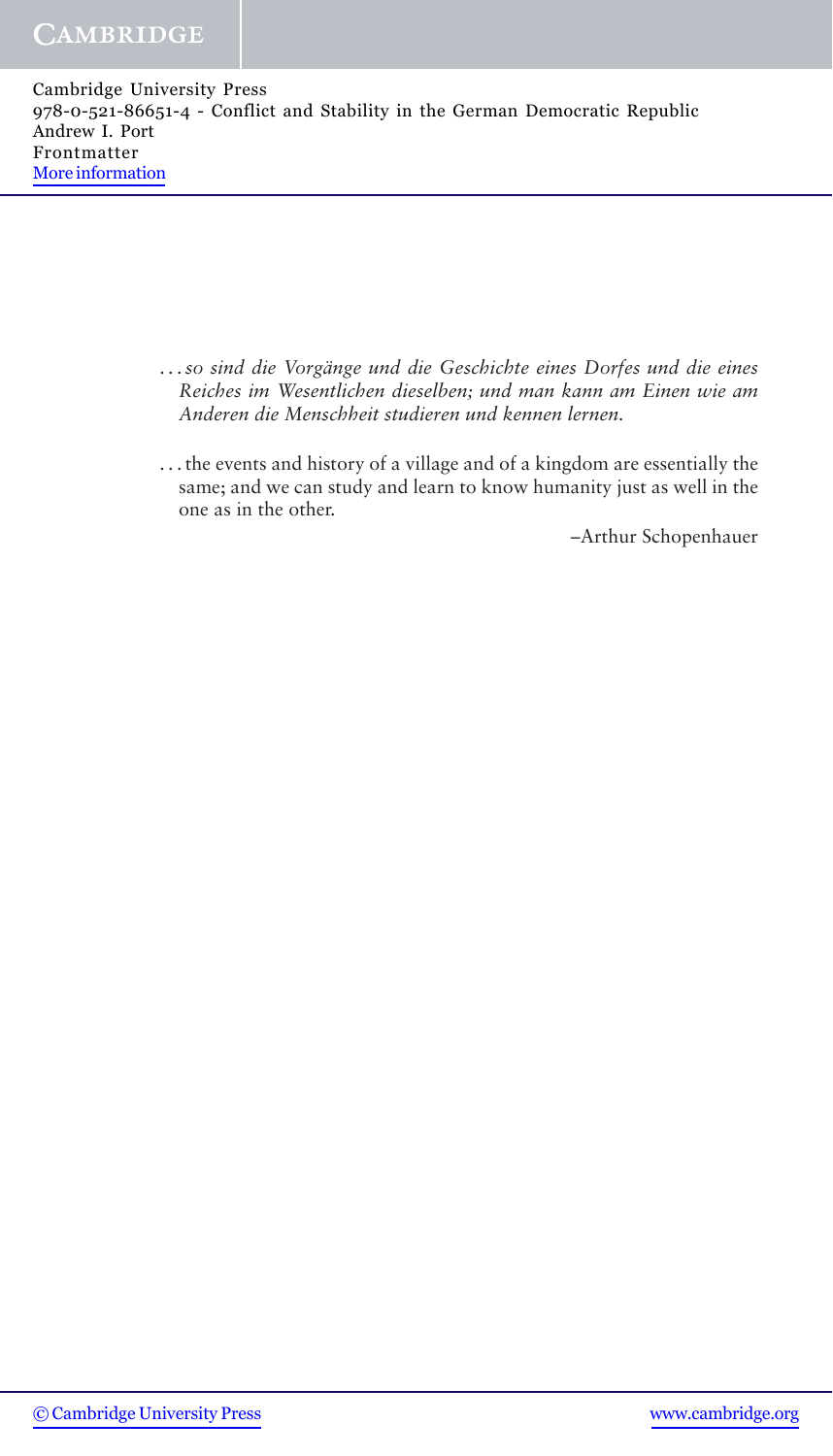| Cambridge University Press                                                   |  |
|------------------------------------------------------------------------------|--|
| 978-0-521-86651-4 - Conflict and Stability in the German Democratic Republic |  |
| Andrew I. Port                                                               |  |
| Frontmatter                                                                  |  |
| More information                                                             |  |

### **Contents**

| List of Illustrations and Tables               | page ix   |
|------------------------------------------------|-----------|
| Acknowledgments                                | <b>XI</b> |
| List of Abbreviations                          | XV        |
| Note on the Text                               | xix       |
| Introduction: The Puzzle of Stability          | I         |
| A Brief History of Saalfeld                    | 13        |
| UPHEAVAL (1945-1953)<br>PART I                 |           |
| Creating a "New Order"<br>$\mathbf{T}$         | 2I        |
| Denazification and the Seizure of Power        | 23        |
| Reforming the Countryside                      | 28        |
| Housing Shortages and Forced Requisitioning    | 33        |
| Reconstruction and Restructuring               | 38        |
| The GDR's "First Strike"<br>$\mathbf{2}$       | 46        |
| The Events of August $16, 1951$                | 47        |
| <b>Underlying Causes</b>                       | 52        |
| A Political Protest?                           | 57        |
| The Creation of a "Privileged Cadre"           | 61        |
| "Outcast Elements"                             | 65        |
| The Revolution Manquée of June 1953<br>3       | 70        |
| The March on Saalfeld                          | 72        |
| Popular Reactions                              | 75        |
| A Sense of Injustice                           | 78<br>82  |
| The Limits of Solidarity<br>Official Responses | 85        |
| Collectivization and Class Conflict            | 87        |
|                                                |           |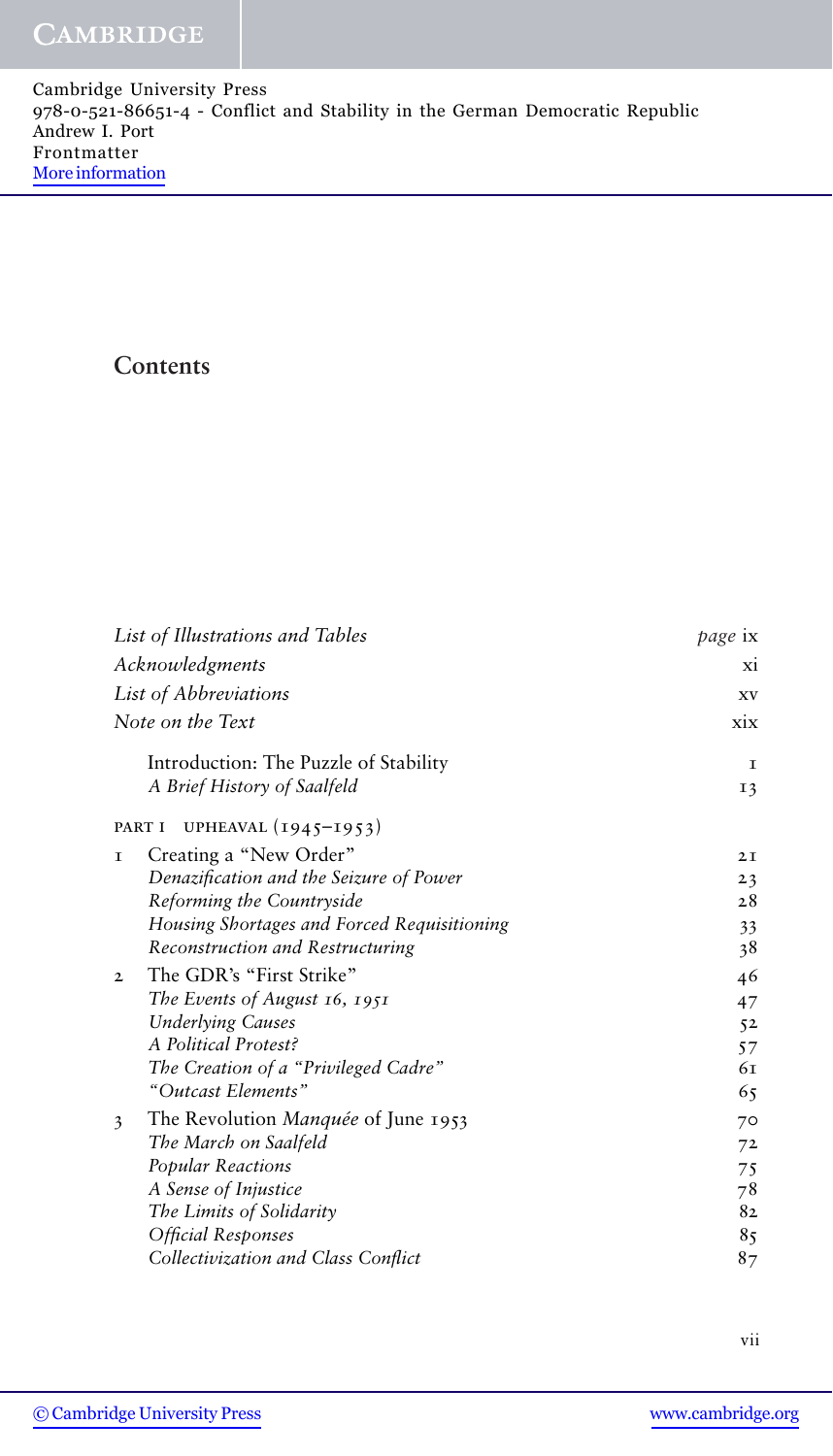#### **CAMBRIDGE**

| Cambridge University Press                                                   |  |  |
|------------------------------------------------------------------------------|--|--|
| 978-0-521-86651-4 - Conflict and Stability in the German Democratic Republic |  |  |
| Andrew I. Port                                                               |  |  |
| Frontmatter                                                                  |  |  |
| More information                                                             |  |  |

| V111                                                                                                | Contents        |
|-----------------------------------------------------------------------------------------------------|-----------------|
| THE CALM AFTER THE STORM (1953-1971)<br>PART II                                                     |                 |
| The Limits of Repression<br>$\overline{4}$                                                          | 97              |
| A Siege Mentality                                                                                   | 99              |
| <b>Punitive Measures</b>                                                                            | 101             |
| Exit, Voice, and Apathy<br>5.                                                                       | <b>II2</b>      |
| Dissenting Voices in the "Grumble Gesellschaft"                                                     | II5             |
| The Repertoire of Everyday Protest                                                                  | 120             |
| Pacifism and the "Revenge of the Little Man"                                                        | 128             |
| Fleeing the Republic                                                                                | 133             |
| 6 Power in the People's Factories                                                                   | 140             |
| Shop-Floor Etiquette                                                                                | 142             |
| The Motor versus the Transmission Belt                                                              | 147             |
| Showdown at Zeiss                                                                                   | 156             |
| The Schizophrenic Role of the Unions                                                                | 161             |
| Economic Struggles on the Shop Floor<br>7                                                           | 164             |
| Spiraling Wages and Stagnating Productivity                                                         | 166             |
| The Limits of Economic Reform in the 1960s                                                          | 172             |
| "A Real Traveling Circus"                                                                           | 178             |
| The Sick, the Slacker, and the Slovenly                                                             | 184             |
| Divide and Rule?<br>8                                                                               | 195             |
| Schichtegoismus, or "Shift Selfishness"                                                             | 198             |
| Collective Divisions                                                                                | 2O <sub>I</sub> |
| Gender Discrimination and the Battle of the Sexes<br>The Unmaking of the East German Working Class? | 206             |
|                                                                                                     | 215             |
| "I Comes before We" in the Countryside<br>9                                                         | 217             |
| Struggling (Not) to Deliver                                                                         | 218             |
| Forced Collectivization (Round Two)<br>Old Wine in New Bottles                                      | 220             |
| Rural Divisions and Traditional Mentalities                                                         | 224             |
| The Limits of Interclass Unity                                                                      | 230<br>234      |
| "Whatever Happened to the Classless Society?"                                                       |                 |
| ΙO<br>The Traditional "Collar Divide"                                                               | 238<br>240      |
| <b>Endemic Scarcity: The Great Equalizer?</b>                                                       | 244             |
| The "Triple Burden" of Working Women                                                                | 253             |
| The Local Housing Crisis                                                                            | 257             |
| An Apartment of One's Own                                                                           | 262             |
| Conclusion: A Divided Society in a Divided Nation                                                   | 271             |
| Primary Sources                                                                                     | 287             |
| Index                                                                                               | 29I             |
|                                                                                                     |                 |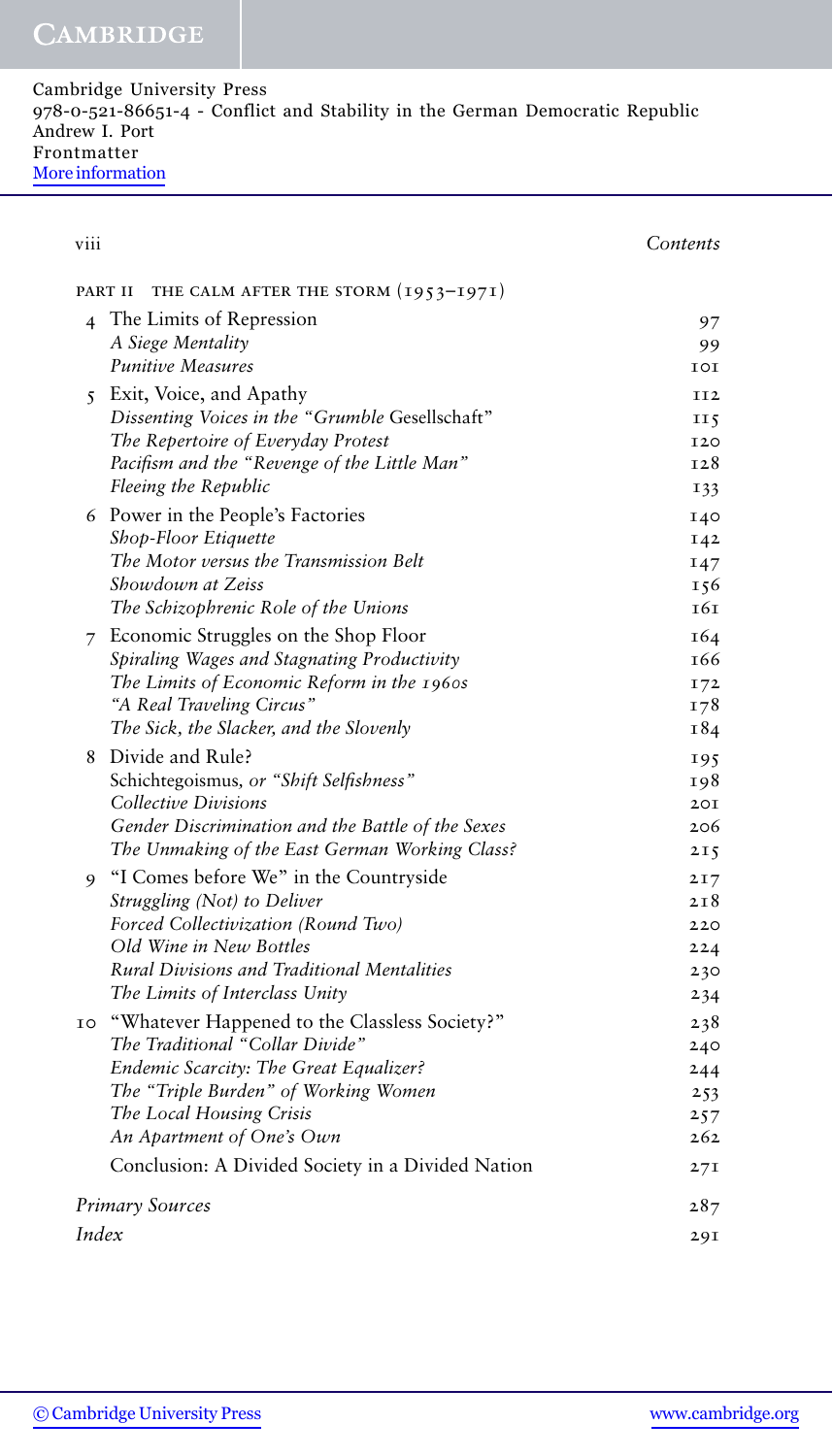## **Illustrations and Tables**

#### **Illustrations**

| T                       | Aerial view of the town of Saalfeld.                                       | page 13         |
|-------------------------|----------------------------------------------------------------------------|-----------------|
| $\overline{2}$          | Map of the Saalfeld district (after the administrative reform              |                 |
|                         | of 1952).                                                                  | 17              |
| $\overline{\mathbf{3}}$ | Saalfeld's main bridge was destroyed by the retreating                     |                 |
|                         | Wehrmacht during the final days of the war. More than three                |                 |
|                         | dozen people were killed in an air-raid shelter located under the          |                 |
|                         | Saale Gate, which stands behind the bridge to the right.                   | 22              |
| $\overline{4}$          | The Maxhütte steel mill, located in the village of                         |                 |
|                         | Unterwellenborn, was the district's largest factory and the site of        |                 |
|                         | the only functioning blast furnace in the Soviet zone of occupation.       | 39              |
| 5.                      | Members of the newly created National People's Army marching               |                 |
|                         | along the Street of Peace in early 1960.                                   | 13 <sub>1</sub> |
| 6                       | A meeting of the Clara Zetkin Brigade in 1968 at the VEB                   |                 |
|                         | Thälmann graphics factory. Zetkin and Ernst Thälmann were                  |                 |
|                         | leading figures in the German Communist Party before 1933.                 | 143             |
| $\overline{7}$          | Members of an agricultural collective in the village of Remschütz          |                 |
|                         | planting turnips during the GDR's second major collectivization            |                 |
|                         | campaign of the late 1950s.                                                | 222             |
| 8                       | The district's first major "cement-slab" ( <i>Plattenbau</i> ) complex was |                 |
|                         | built in the 1960s in Gorndorf, a village located on the outskirts of      |                 |
|                         | the town of Saalfeld.                                                      | 260             |
|                         |                                                                            |                 |
| <b>Tables</b>           |                                                                            |                 |
| T                       | Social Structure of the Saalfeld District (ca. 1952)                       | II              |
| $\overline{2}$          | SED Membership in the Saalfeld District                                    | 125             |
| 3                       | Flight of Saalfelders to the Federal Republic                              | 135             |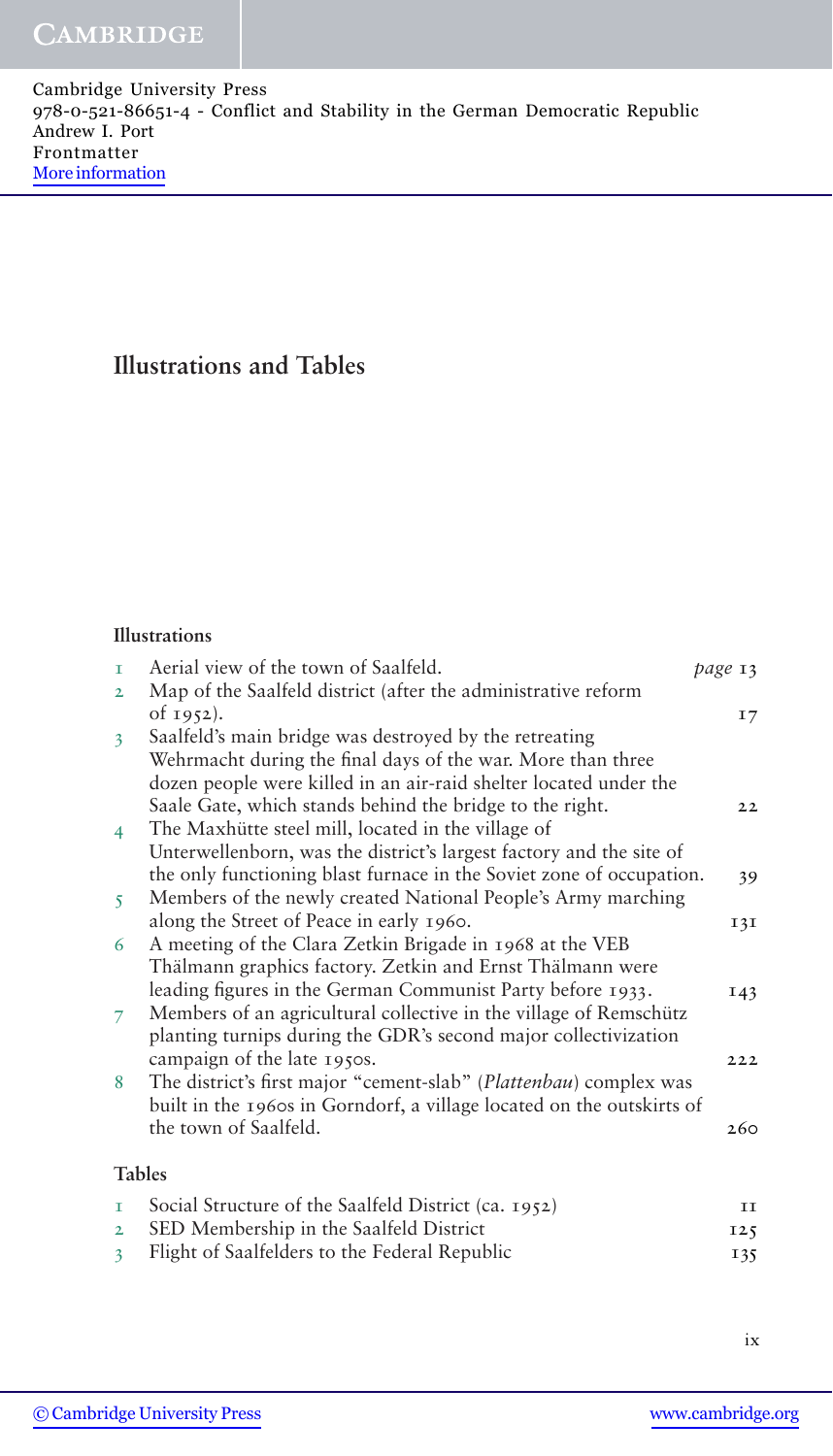#### **Acknowledgments**

This book began the night the Berlin Wall fell. I had graduated from college several months earlier and moved to West Berlin to study history at the Free University, and I was spending the evening chatting with friends in a café when the news suddenly broke on the radio. That very night, and over the next two years, I traveled as often as I could to the eastern half of Germany, where I tried to learn from East Germans as much as possible about what their lives had been like under "real-existing socialism." This personal experience largely explains why I decided to attend graduate school and become a trained historian, and why I later chose to write a dissertation on the history of the German Democratic Republic (GDR). The following study is a substantially revised version of that dissertation, which I wrote at Harvard University under the superb direction of Charles Maier, David Blackbourn, and – on loan, so to speak, from the Friedrich Schiller University in Jena, Germany – Lutz Niethammer. Their own work and ways of thinking about history have long served as an inspiration and model, and I thank them wholeheartedly for their many years of support and guidance.

I have incurred a number of additional debts, intellectual and otherwise, over the past decade and a half, and it is with great pleasure that I now acknowledge them as well – beginning with the "otherwise." The Alexander von Humboldt Foundation, the Krupp Foundation, and the Minda de Gunzburg Center for European Studies at Harvard University provided generous funding and other support during the two years that I spent in Germany carrying out initial research for this project. A fellowship in the humanities from the Mrs. Giles Whiting Foundation relieved me of my teaching duties for a year, which allowed me to write a substantial part of what follows. Another significant portion was written at the Zentrum für Zeithistorische Forschung (ZZF, or Center for Contemporary Historical Research) in Potsdam, Germany, where I spent three months as a visiting scholar. More recently, the Department of History and the College of Liberal Arts and Sciences at Wayne State University provided me with a summer research grant that allowed me to carry out a number of

xi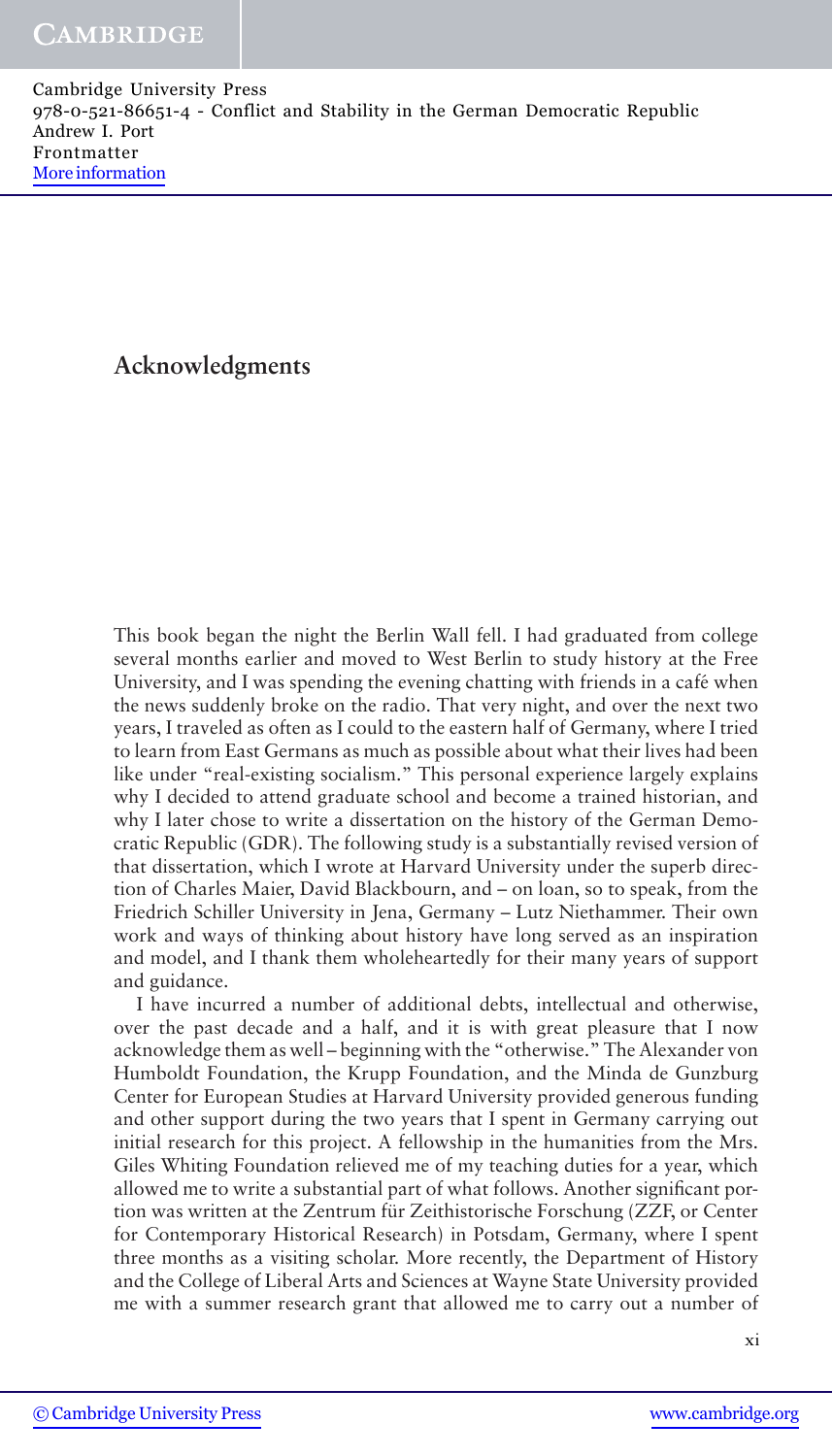xii *Acknowledgments*

important revisions, as well as a generous subsidy that assured publication of this book.

Over the course of this project, I have received advice, encouragement, and constructive criticism from colleagues on both sides of the Atlantic: Arnd Bauerkämper, Volker Berghahn, Richard Bessel, John Connelly, Christoph Conrad, Richard Gray, Siegfried Grundmann, Peter Hubner, Konrad Jarausch, ¨ Jürgen John, Rainer Karlsch, Jürgen Kocka, Jeff Kopstein, Charles Lansing, Sigrid Meuschel, Jörg Roesler, Helmut Smith, Helke Stadtland, Gale Stokes, Rüdiger Stutz, Dorothee Wierling, and Stefan Wolle. Klaus Tenfelde and Hans-Ulrich Wehler kindly gave me the opportunity to present some of my early findings in the colloquium on modern social history that they used to conduct jointly at the University of Bielefeld. I am also grateful for the insightful feedback that I received from the participants in the study group on modern Germany run by David Blackbourn and Peter Burgard at Harvard University. During the earliest phase of my research, Hartmut Zimmermann spent many hours sharing with me his vast knowledge about the GDR (and his seemingly endless supply of tea). I am deeply saddened that he did not live to see the appearance of this book.

Two other scholars deserve special mention as well. Henry Turner, who served as my undergraduate thesis adviser, first introduced me to the art of history. He has since maintained a keen interest in my subsequent development as a historian, helped me in more ways than I can imagine, and become a cherished mentor and friend. The same is true of Peter Bender, whose wisdom, fair-mindedness, and *humanitas* continue to awe me now as much as they did when I first met him almost two decades ago. There were few in the West who knew the GDR as intimately as Peter; fewer still have shown as much sustained interest in my project as he.

During the two years I spent in Thuringia carrying out research, I was extremely fortunate to have Lutz Niethammer – who first suggested Saalfeld for a case study about the GDR – as my academic host. He and the participants in his colloquium on modern German history at the Friedrich Schiller University not only provided generous advice and feedback, but also graciously listened to my anecdotes about the often humorous (and sometimes maddening) experiences I had in the archives and in the field. That was especially true of Rüdiger Stutz and his family, who warmly welcomed me into their home. My good fortune continued upon returning to the United States, where I spent several years as a resident Fellow at Harvard's Center for European Studies. I am especially grateful to the directors at the time, Stanley Hoffmann and Charles Maier, who created an intellectually invigorating space for interdisciplinary discussion, as well as to Abby Collins and Annette Schlagenhauff, who offered their friendship along with their administrative support. Konrad Jarausch, Christoph Kleßmann, and above all Peter Hübner were equally gracious hosts at the ZZF in Potsdam, whose staff has produced some of the most innovative and exciting research to appear on the GDR in recent years. A word of thanks as well to my colleagues at Wayne State University, my new academic home. Under the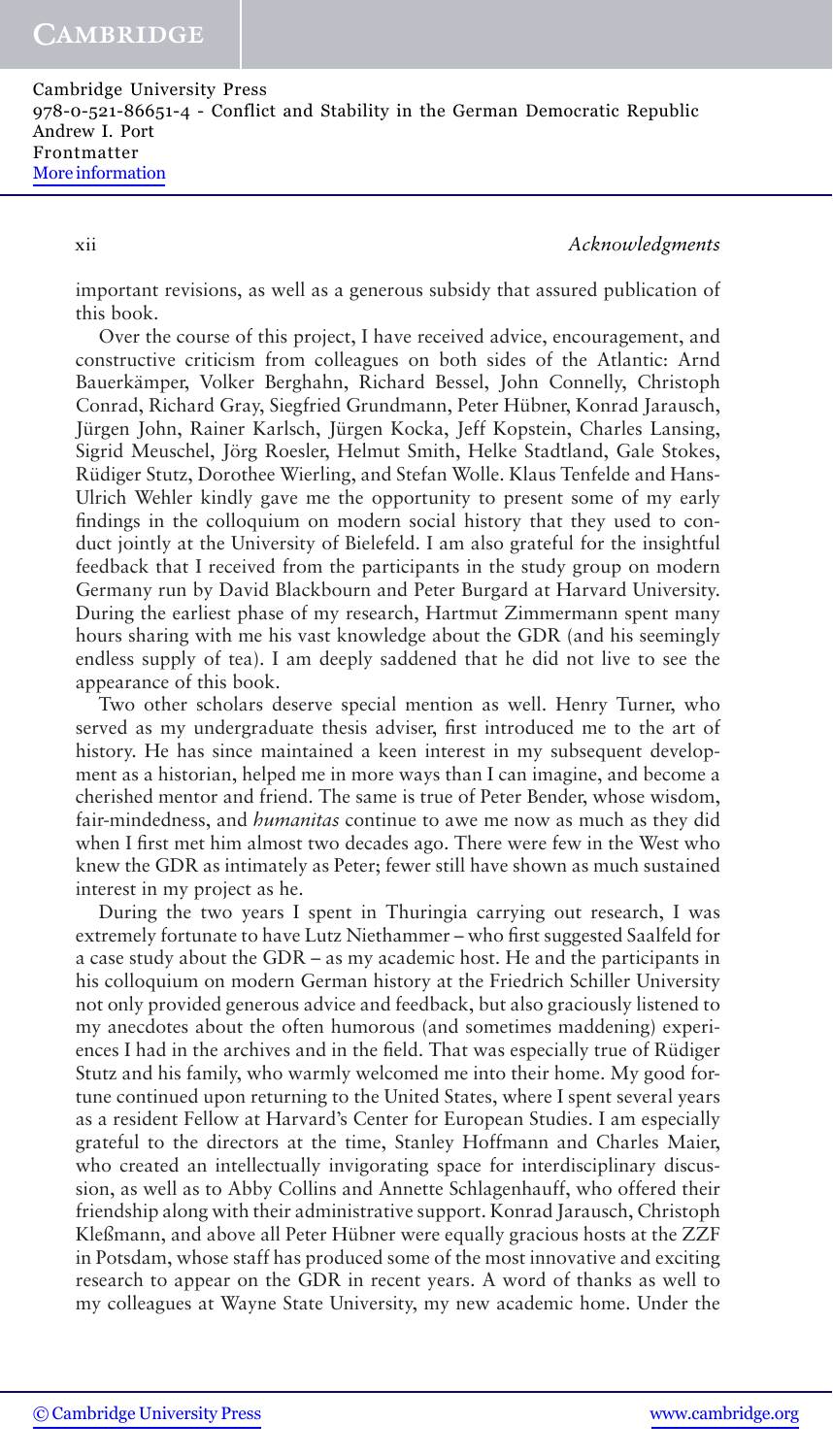#### *Acknowledgments* xiii

skilled stewardship of Marc Kruman, the Department of History has provided a nurturing environment that made completion of this study possible.

Some of the material in this book has previously appeared elsewhere. Chapter 2 is a revised version of "When Workers Rumbled: The Wismut Upheaval of August 1951 in East Germany," *Social History* 22 (1997): 145–73. Sections of Chapters 5 and 7 were originally published in "The 'Grumble *Gesellschaft*': Industrial Defiance and Worker Protest in Early East Germany," in Peter Hübner and Klaus Tenfelde, eds., *Arbeiter in der SBZ–DDR (Klartext: Essen*, 1999), 787–810. <sup>1</sup> I would like to thank the publishers, Taylor and Francis (http://www.tandf.co.uk) and Ludger Claßen of the Klartext Verlagsgesellschaft mbH, respectively, for their kind permission to use that material here. I am also grateful to Gerhard Werner, the former director of the Stadtmuseum in Saalfeld, for permission to use his map of the district; Claudia Streitberger, who also works at the museum, helped me find and obtain permission to use photographs of Saalfeld from the postwar period. Wilfried Peper kindly granted me access to the Maxhutte Archiv in Unterwellenborn, and Katrin Beger of the Thuringisches Staatsarchiv Rudolstadt went out of her way to assist me in locat- ¨ ing an abundance of useful material. The other archivists in the former East German archives also merit mention: Many of them taught me more about the way in which the GDR functioned than any document I came across.

Lew Bateman, my editor at Cambridge University Press, first expressed interest in this project almost a decade ago. I am indebted to him for the support and encouragement he has offered ever since. His colleagues Jessica Cepelak and Helen Wheeler did a wonderful job of shepherding the manuscript through the production process while patiently answering all of my questions; I could not have asked for a more conscientious copy editor than Helen Greenberg. I would also like to thank the two anonymous referees for the considerable time and effort they put into carefully reading and commenting on the original manuscript. Their insightful observations helped improve the final product immeasurably.

For many years, a number of friends have listened to me talk at length about a place many of them had never heard of before: Katrin Brockmann, Kevin Cramer, Charitini Douvaldzi, Frieda Fuchs, Ivo Georgiev, Michel Goyer, Lutz Kirschner, Rowena Olegario, Jonathan Rosenberg, Anna Stavrakopoulou, and Jens Trefflich. I thank them for their patience and good cheer. Three others deserve special words of gratitude: Beate Bender, who first kindled my interest in Germany and all things German; Sonja Vandenrath, who rescued me from the archives and, in so doing, introduced me to all of the wonderful charms

 $1$  To avoid any possible confusion: Several sections of this article also appeared – in somewhat altered form and without quotation or acknowledgment – in Corey Ross, *Constructing Socialism at the Grass Roots: The Transformation of East Germany, 1945–1965* (Houndsmill, UK, 2000), 7, 95–7, 99–100, 167. According to an e-mail that I received from Ross on February 26, 2004, the approximately one dozen disturbing parallels in wording and content were the unintentional result of "naiveté" and "carelessness."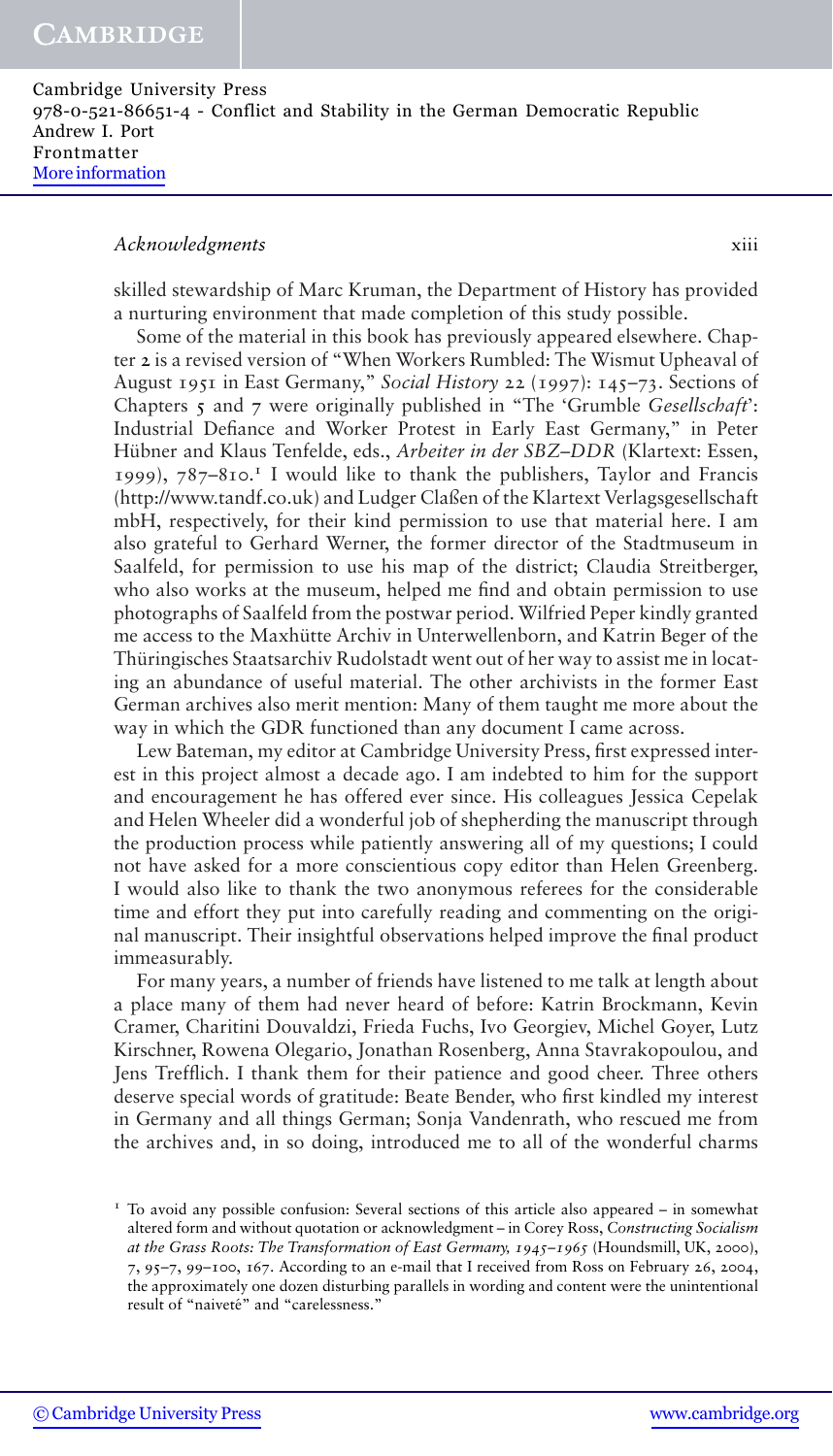xiv *Acknowledgments*

that Europe has to offer; and Mark Baker, the one person who made graduate school not only stimulating but also downright fun. I would also like to thank my parents, Lois and Bob Sansky, whose financial support made my studies possible from the very beginning.

My greatest debt belongs to my wife, Sylvia Taschka, to whom I lovingly dedicate this book. Not every historian is lucky enough to have another historian as a partner – especially one as patient, probing, and perspicacious. Unlike Sylvia, who diligently read every word (several times), our daughter, Hannah – who arrived several months before the galleys – was largely spared the many hours her father spent typing away in a dark and lonely study. Her sparkling eyes, like those of her mother, now make all of my days that much brighter.

Nuremberg, Germany, July 2006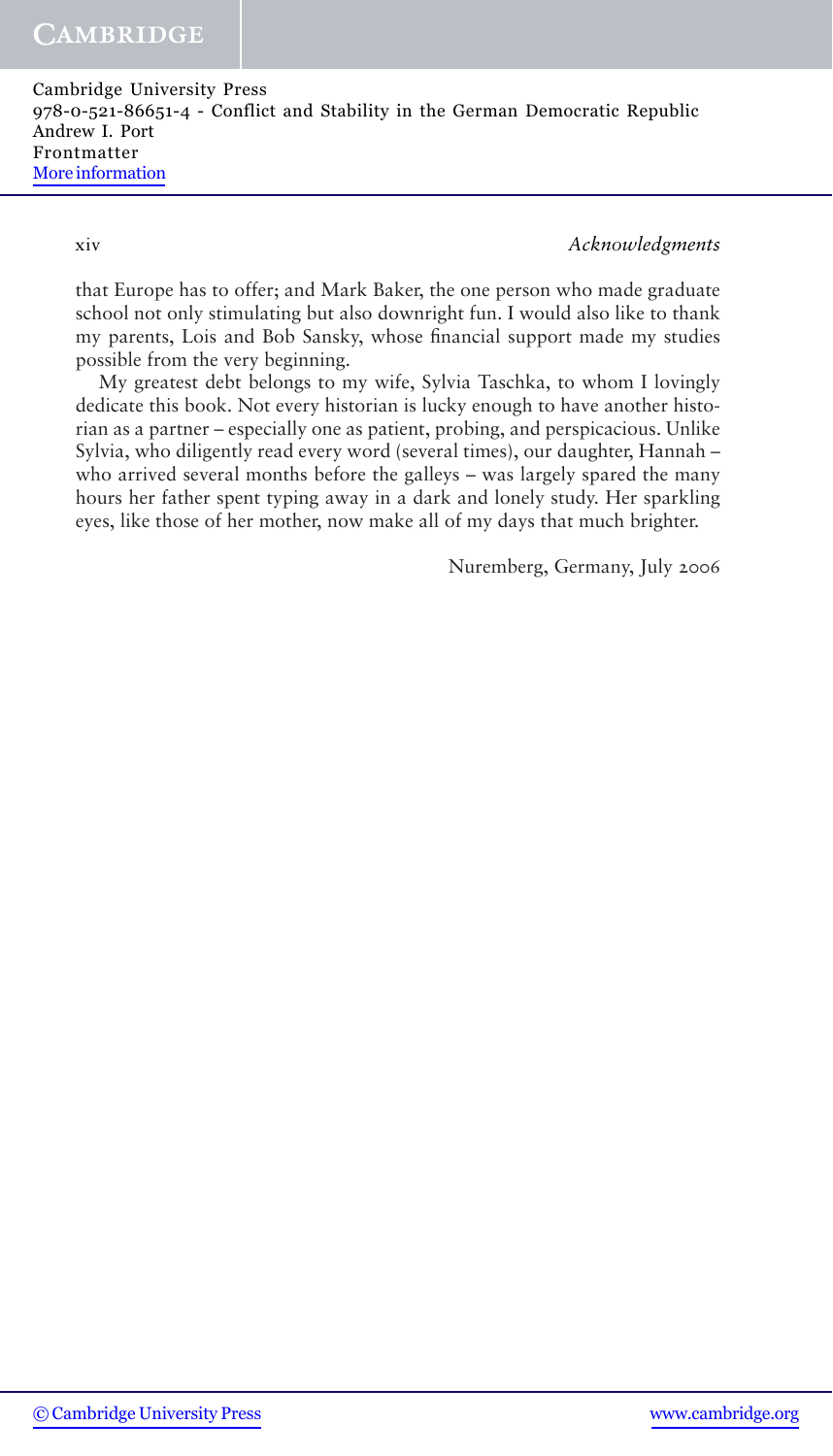## **Abbreviations**

| ABI               | Arbeiter-und-Bauern-Inspektionen                   |
|-------------------|----------------------------------------------------|
| ABV               | Abschnittsbevollmächtigte                          |
| <b>ACDP</b>       | Archiv für Christlich-Demokratische Politik in der |
|                   | Konrad-Adenauer-Stiftung e.V., Sankt Augustin      |
| ADL               | Archiv des Deutschen Liberalismus in der           |
|                   | Friedrich-Naumann-Stiftung, Gummersbach            |
| AdsD              | Archiv der sozialen Demokratie in der              |
|                   | Friedrich-Ebert-Stiftung, Bonn                     |
| AfS               | Archiv für Sozialgeschichte                        |
| AGL               | Abteilungsgewerkschaftsleitung                     |
| <b>AHR</b>        | American Historical Review                         |
| <b>APO</b>        | Abteilungsparteiorganisation                       |
| APuZ              | Aus Politik und Zeitgeschichte                     |
| AWG               | Arbeiterwohnungsbaugenossenschaften                |
| <b>BACZ</b>       | Betriebsarchiv Carl Zeiss                          |
| $BA-P$            | Bundesarchiv, Abteilung Potsdam                    |
| <b>BDVP</b>       | Bezirksbehörde der Deutschen Volkspolizei          |
| Ber.              | Bericht                                            |
| Bez.              | Bezirk                                             |
| <b>BG</b>         | Betriebsgruppe                                     |
| <b>BGL</b>        | Betriebsgewerkschaftsleitung                       |
| <b>BKV</b>        | Betriebskollektivvertrag                           |
| BL                | Bezirksleitung                                     |
| ВM                | Bürgermeister                                      |
| <b>BPKK</b>       | Bezirksparteikontrollkommission                    |
| <b>BPL</b>        | Betriebsparteileitung                              |
| <b>BPO</b>        | Betriebsparteiorganisation                         |
| <b>BStU ASt-G</b> | Bundesbeauftragte für die Unterlagen des           |
|                   | Staatssicherheitsdienstes der ehemaligen DDR,      |
|                   | Außenstelle Gera                                   |
|                   |                                                    |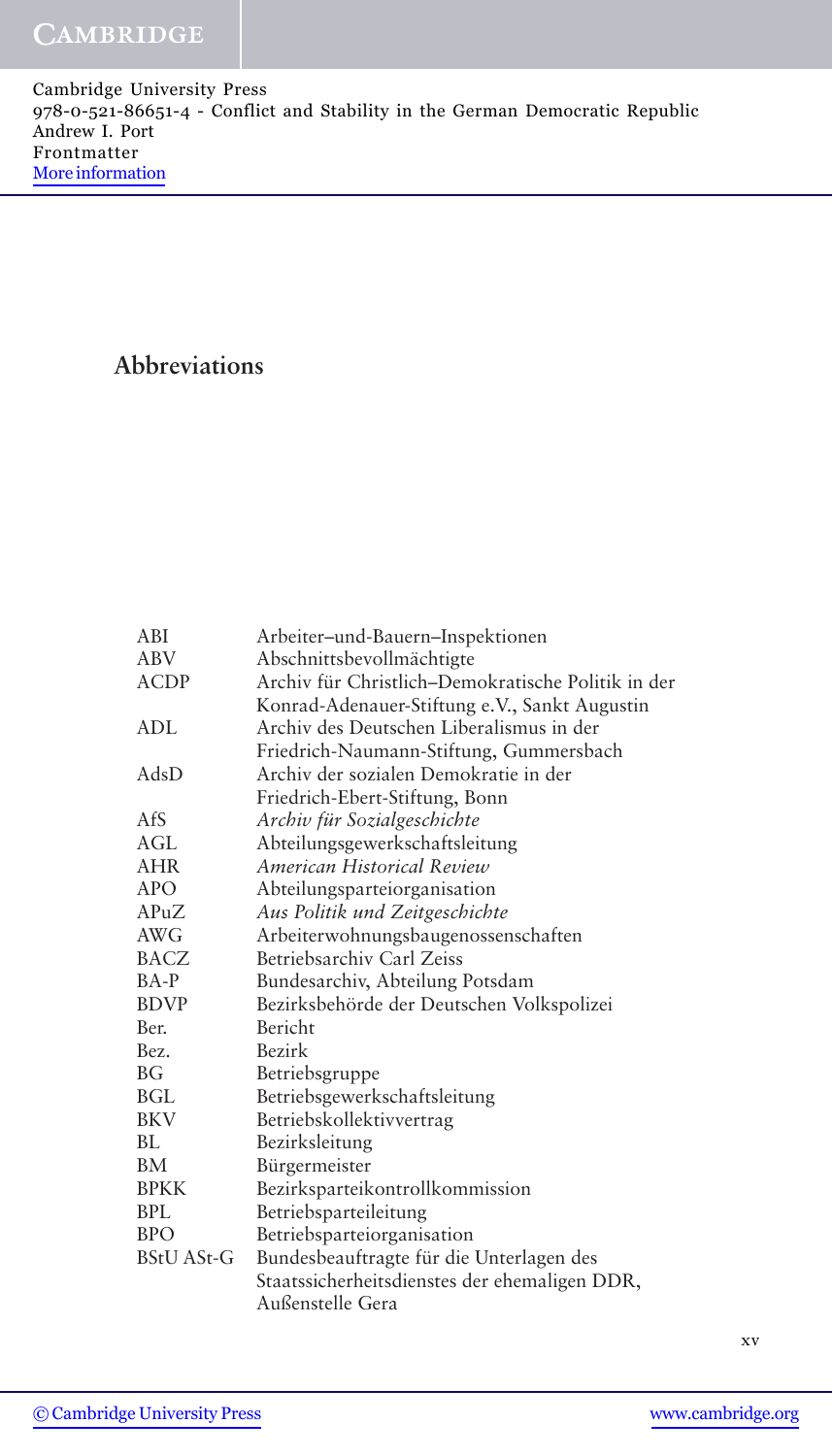#### **CAMBRIDGE**

| Cambridge University Press                                                   |  |
|------------------------------------------------------------------------------|--|
| 978-0-521-86651-4 - Conflict and Stability in the German Democratic Republic |  |
| Andrew I. Port                                                               |  |
| Frontmatter                                                                  |  |
| More information                                                             |  |

xvi *Abbreviations*

| <b>BV</b>    | Belegschaftsversammlung, Betriebsversammlung  |
|--------------|-----------------------------------------------|
| CDU          | Christlich-Demokratische Union Deutschlands   |
| DA           | Deutschland Archiv                            |
| <b>DDR</b>   | Deutsche Demokratische Republik               |
| <b>DFD</b>   | Demokratischer Frauenbund Deutschlands        |
| <b>EOS</b>   | Erweiterte Oberschule                         |
| <b>FDGB</b>  | Freier Deutscher Gewerkschaftsbund            |
| FDJ          | Freie Deutsche Jugend                         |
| <b>GDR</b>   | German Democratic Republic                    |
| Gen.         | Genosse                                       |
| Gew.         | Gewerkschaft                                  |
| GG           | Geschichte und Gesellschaft                   |
| GO           | Grundorganisation                             |
| <b>GST</b>   | Gesellschaft für Sport und Technik            |
| HaNaGe       | Handel-Nahrung-Genuss                         |
| HO           | Handelsorganisation                           |
| <b>IB</b>    | Informationsbericht                           |
| IG           | Industriegewerkschaft                         |
| <b>ILWCH</b> | International Labor and Working-Class History |
| IM           | Inoffizielle Mitarbeiter                      |
| JHK          | Jahrbuch für Historische Kommunismusforschung |
| <b>KD</b>    | Kreisdienststelle                             |
| <b>KG</b>    | Kommanditgesellschaft                         |
| KL           | Kreisleitung                                  |
| <b>KOM</b>   | Kraftomnibus                                  |
| <b>KPD</b>   | Kommunistische Partei Deutschlands            |
| <b>KPKK</b>  | Kreisparteikontrollkommission                 |
| Kr.          | Kreis                                         |
| <b>KR</b>    | Kreisrat                                      |
| KrA-S        | Kreisarchiv Saalfeld                          |
| KV           | Kreisverwaltung, Kreisvorstand                |
| <b>KVP</b>   | Kasernierte Volkspolizei                      |
| <b>LDPD</b>  | Liberal-Demokratische Partei Deutschlands     |
| <b>LEB</b>   | Landeseigene Betriebe                         |
| <b>LPG</b>   | Landwirtschaftliche Produktionsgenossenschaft |
| <b>LPKK</b>  | Landesparteikontrollkommission                |
| LS           | Leitungssitzung                               |
| LV           | Landesverwaltung                              |
| Maxh.        | Maxhütte                                      |
| MB           | Maschinen-Betrieb                             |
| <b>MEW</b>   | Mitteldeutsches Elektromotorenwerk            |
| Mitgl.       | Mitglied                                      |
| <b>MTS</b>   | Maschinen-Traktoren-Station                   |
| MV           | Mitgliederversammlung                         |
| MxA-U        | Maxhütte Archiv Unterwellenborn               |
|              |                                               |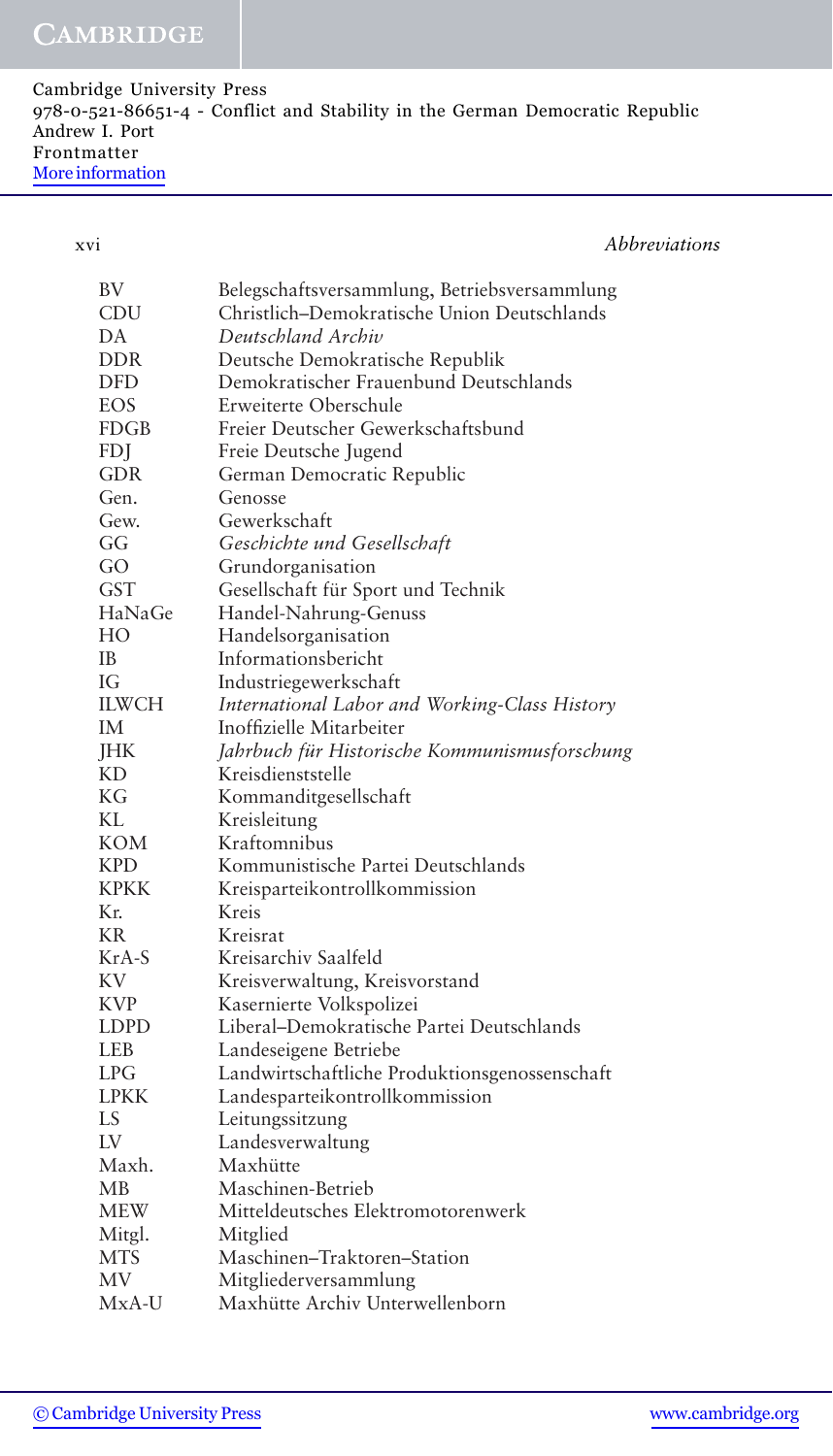| Cambridge University Press                                                   |  |
|------------------------------------------------------------------------------|--|
| 978-0-521-86651-4 - Conflict and Stability in the German Democratic Republic |  |
| Andrew I. Port                                                               |  |
| Frontmatter                                                                  |  |
| More information                                                             |  |

#### *Abbreviations* xvii

| n.d.         | no date                                                   |
|--------------|-----------------------------------------------------------|
| <b>NDPD</b>  | National-Demokratische Partei Deutschlands                |
| Niederschr.  | Niederschrift                                             |
| <b>NOS</b>   | Neues Okonomisches System                                 |
| n.p.         | no place                                                  |
| <b>NSDAP</b> | Nationalsozialistische Deutsche Arbeiterpartei            |
| <b>NVA</b>   | Nationale Volksarmee                                      |
| PB.          | Produktionsberatung                                       |
| PO           | Parteiorganisation                                        |
| Prot.        | Protokoll                                                 |
| PV           | Produktionsversammlung                                    |
| <b>SAG</b>   | Sowjetische Aktiengesellschaft                            |
| SAPMO-BA     | Stiftung Archiv der Parteien und Massenorganisationen der |
|              | DDR im Bundesarchiv Berlin                                |
| <b>SED</b>   | Sozialistische Einheitspartei Deutschlands                |
| Sekr.        | Sekretariat                                               |
| Sitz.        | Sitzung                                                   |
| SIf          | Saalfeld                                                  |
| <b>SMAD</b>  | Sowjetische Militäradministration in Deutschland          |
| <b>SPD</b>   | Sozialdemokratische Partei Deutschlands                   |
| SStA-C       | Sächsisches Staatsarchiv Chemnitz                         |
| StA-S        | Stadtarchiv Saalfeld                                      |
| SV           | Sozialversicherung                                        |
| TAN          | Technisch begründete Arbeitsnorm                          |
| ThHStA-W     | Thüringisches Hauptstaatsarchiv Weimar                    |
| ThStA-R      | Thüringisches Staatsarchiv Rudolstadt                     |
| Thür.        | Thüringen                                                 |
| <b>TSW</b>   | Thüringer Schokoladenwerk                                 |
| <b>UACZ</b>  | Unternehmensarchiv der Carl Zeiss Jena GmBH               |
| VdgB         | Verein der gegenseitigen Bauernhilfe                      |
| <b>VEB</b>   | Volkseigener Betrieb                                      |
| VfZ          | Vierteljahrshefte für Zeitgeschichte                      |
| <b>VPKA</b>  | Volkspolizeikreisamt                                      |
| <b>WA</b>    | Wohnungsamt                                               |
| Wema         | Werkzeugmaschinenfabrik                                   |
| WL           | Werkleiter, Werkleitung                                   |
| ZAWG         | Zentralarbeiterwohnungsbaugenossenschaft                  |
| ZfG          | Zeitschrift für Geschichtswissenschaft                    |
| ZPKK         | Zentralparteikontrollkommission                           |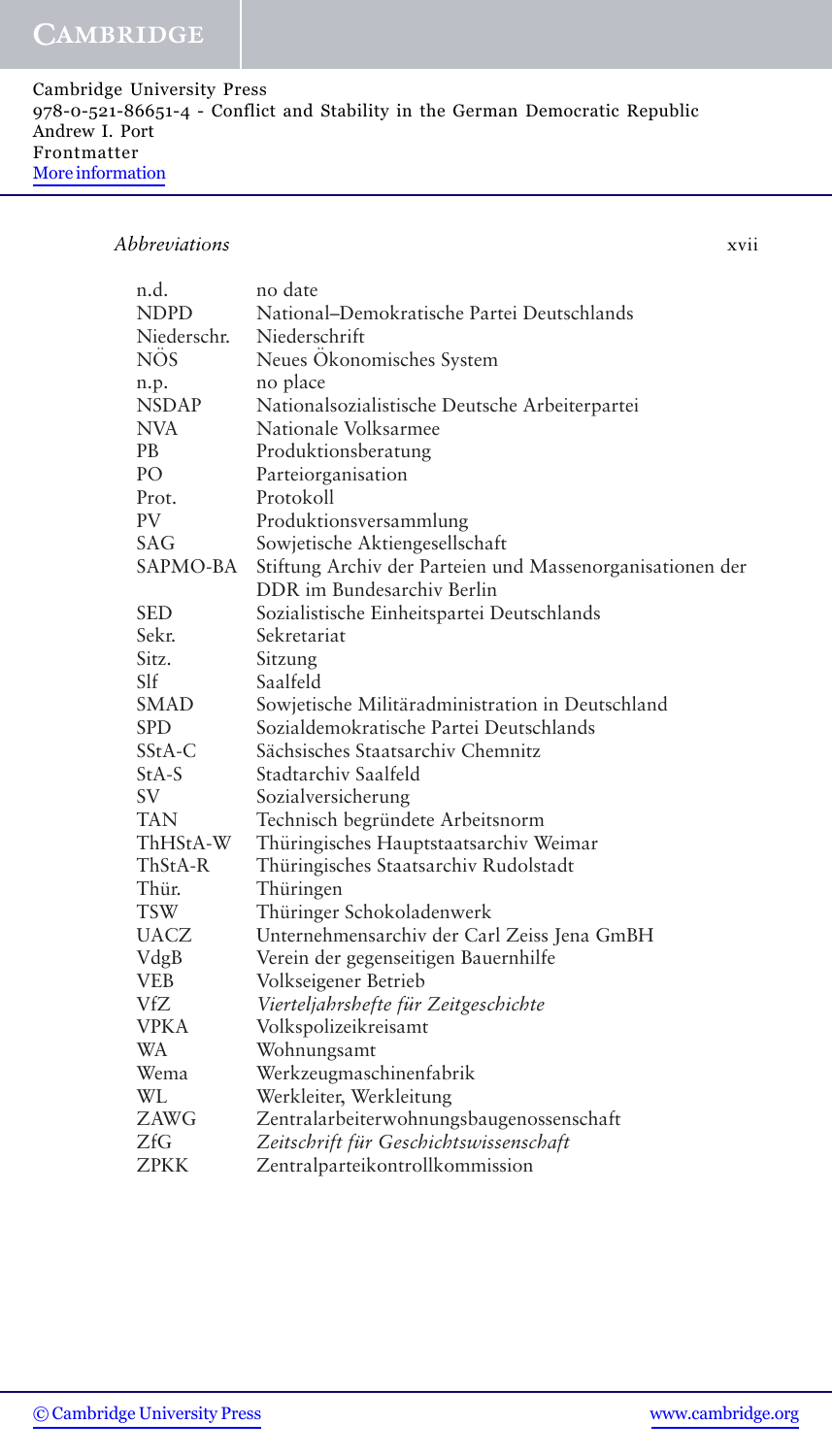**Note on the Text**

The original German titles have been provided for all documents cited in the footnotes, which use the British dating system. If the document had no title, a short descriptive phrase is provided in English. Many of the document folders from the Maxhütte factory archive had no call number at the time they were consulted. The names and dates written on the covers of those folders have been provided instead.

Those wanting further documentation and examples in support of the individual points made in this book should consult the original dissertation upon which it is based: "Conflict and Stability in the German Democratic Republic: A Study in Accommodation and Working-Class Fragmentation, 1945–1971" (Ph.D. diss., Harvard University, 2000).

All translations from the original sources are by the author unless otherwise indicated.